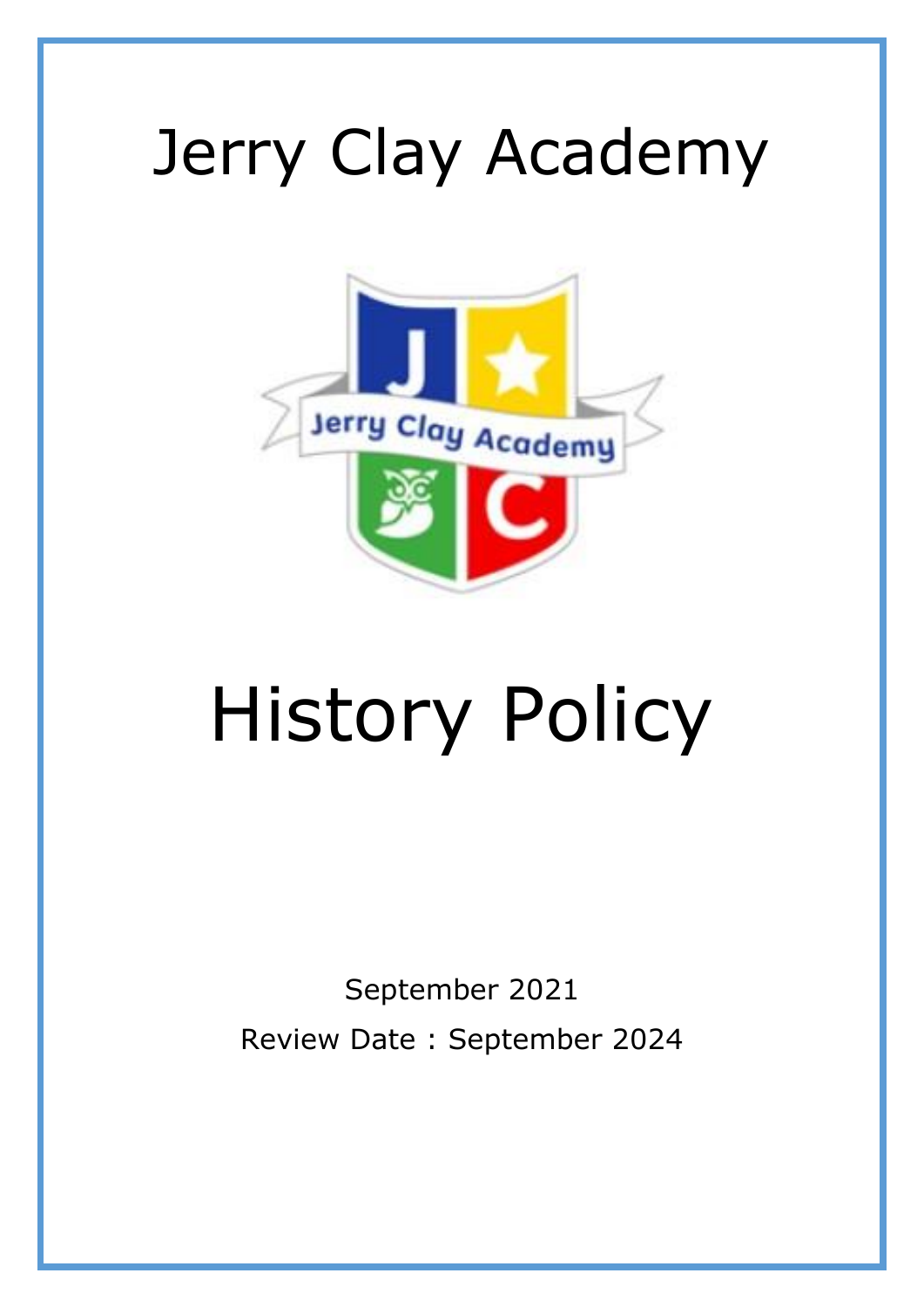#### **Policy for Teaching and Learning in History**

#### **Introduction**

At Jerry Clay Academy we are committed to providing all children with learning opportunities to engage in History. This policy outlines the purpose, nature and management of History taught at Jerry Clay Academy. It reflects the consensus views of all the teaching staff and they are responsible for its implementation.

This policy should be read in conjunction with the New Curriculum 2014 documentation which sets out in detail what pupils will be taught in different year groups as of September 2014.

#### **Vision**

At Jerry Clay Academy we believe that History encourages pupils to consider how the past has influenced the present and how a variety of elements influenced people's actions. It is about changes that have occurred and the causes and consequences of these changes.

History at Jerry Clay Academy has an emphasis on encouraging children to develop the skills of researching and evaluating evidence and discussing their knowledge of past events, civilizations and the concepts of chronology. Skills developed through historical enquiry have a wide application to everyday life and historical awareness promotes responsible citizenship

Jerry Clay Academy recognises the importance of the role that History has. As an Academy, we are committed to aiming to provide one hour of History each week. We believe that it is good practice for children to be encouraged to actively learn, by developing their own research, discussions and enquiries based on ideas given by the teacher. These ideas will be increasingly founded in historical knowledge and understanding.

## **Intent**

#### **Aims**

History at Jerry Clay Academy aims to provide pupils with a thorough understanding of the past of both Britain and the wider world. We aim to ensure that children are able to think critically when examining evidence and can develop their own opinions, which they can then back up with their historical knowledge.

In line with the National Curriculum (2014), we aim to:

- to instill in the children a curiosity and understanding of events, places and people in a variety of times and environments.
- to develop an interest in the past and an appreciation of human achievement and aspirations.

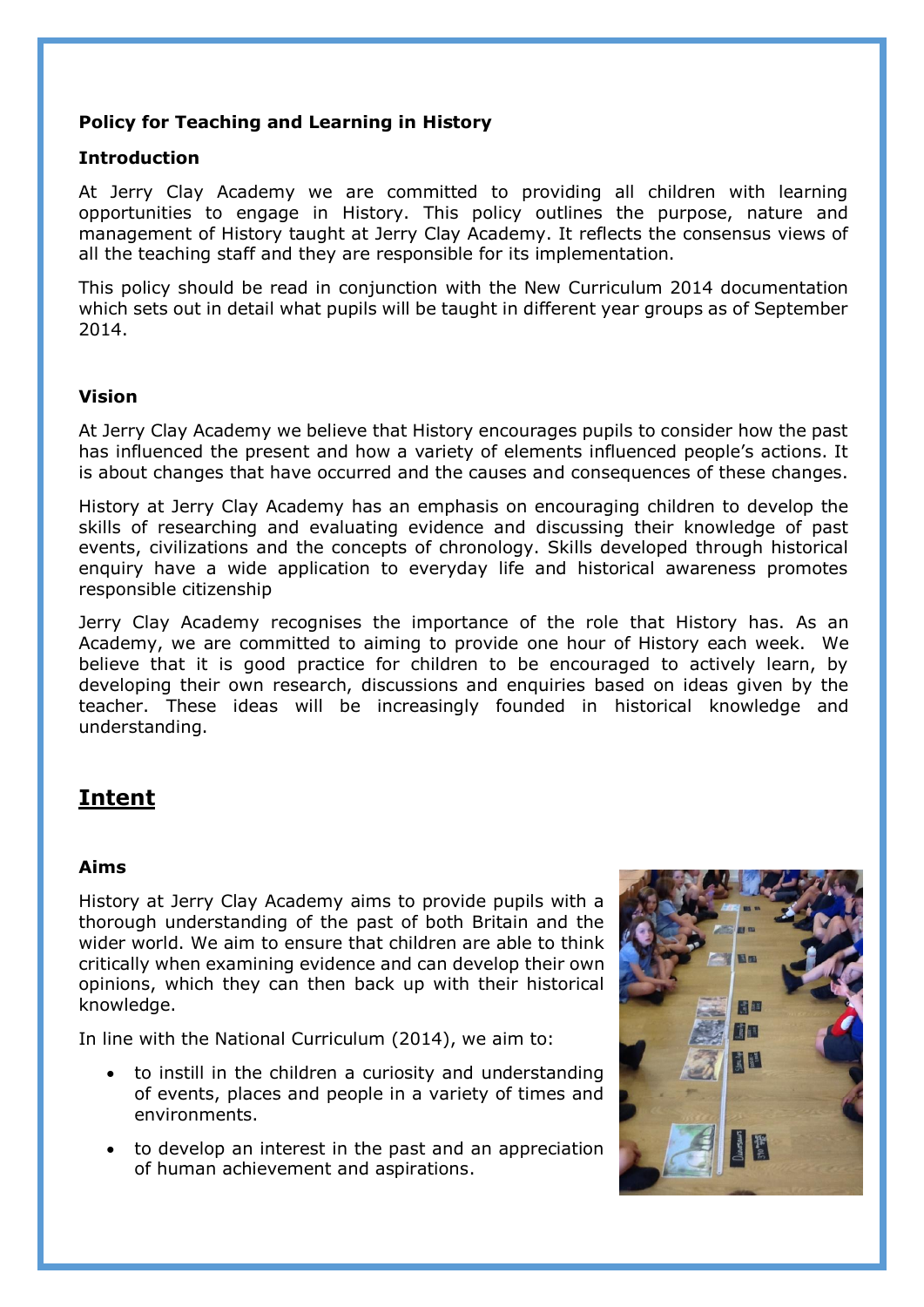- to understand the values of our society
- to learn about the major issues and events in the history of our own country and of the world and how these events have influenced one another
- to develop a knowledge of chronology within which the children can organise their understanding of the past
- to understand how the past was different from the present and that people of other times and places may have different values and attitudes from ours
- to understand the nature of evidence by emphasizing the process of enquiry and by developing the range of skills required to interpret primary and secondary source materials
- to distinguish between historical facts and the interpretation of those facts
- to understand that events have a multiplicity of causes and that historical explanation is provisional, debatable and sometimes controversial

# **Implementation**

#### **Curriculum Content Provision**

The core of the History provision at Jerry Clay Academy is based on the subject content that should be taught within each Key Stage as outlined in the new National Curriculum (2014). Where possible, History objectives are linked into the topics that children are learning about.



Through History the children learn a range of skills, concepts, attitudes and methods of working. We use a variety of teaching and learning styles in History lessons to develop children's knowledge, skills and understanding. These include:

- Use of story, including story telling.
- Discussions and debate
- Questions and answers
- Individual and group investigations
- Television, radio, audio recording, video, film, internet and other computing resources
- Fieldwork, including visits to museums and historic sites
- Having access to and are able to handle artefacts
- Use of non-fiction books to aid research
- Having visitors talk about their personal experiences.

#### **Health and Safety**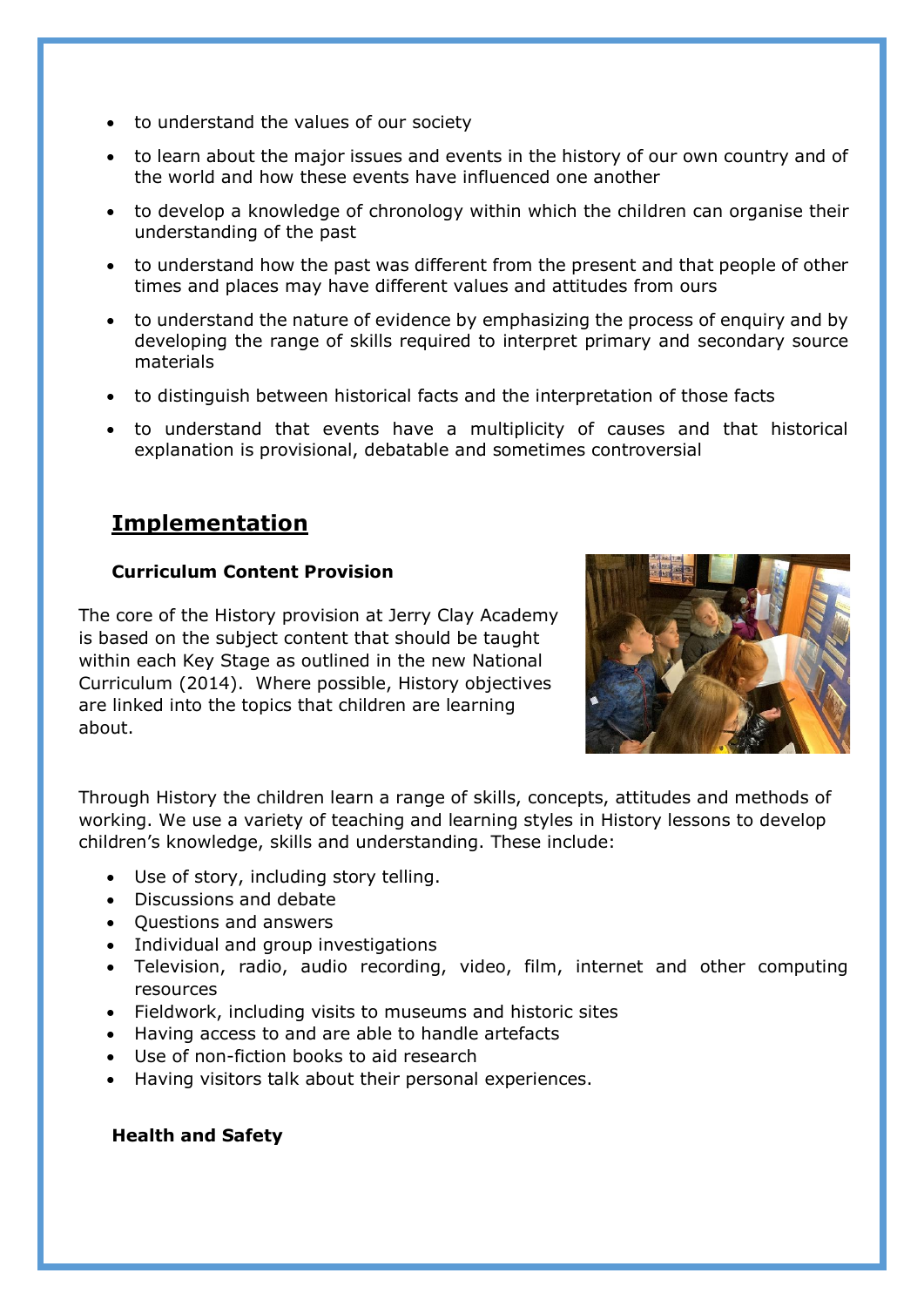The school's Health & Safety Policy outlines the safe codes of practice for our school and provides the necessary guidance on the response and the reporting of all incidents.

Children are encouraged to assess hazards and discuss the appropriate precautions. Children are taught the appropriate safe practice when using equipment. This will include:

- How to use equipment correctly and in accordance with health and safety guidelines.
- To behave in a considerate and responsible manner, showing respect for other people and the environment; both in school and on trips outside the classroom.

#### **Equal Opportunities and Inclusion**

All children are encouraged to participate in History lessons regardless of gender or ethnic background. The school will react positively to gender-typical attitudes and encourage the breaking of them.

Our school is committed to the principle that we deliver an inclusive curriculum for all pupils allowing them the opportunity to achieve their full potential. Each individual's wellbeing, needs, education and learning will be met through:

- Setting suitable learning challenges that have achievable learning targets and are motivated by success
- Deepening children's historical skills and understanding so that all children's needs are catered for allowing pupils to achieve a high standard of learning
- Responding to pupils' diverse learning needs so that all pupils can fully participate and access lessons so that there is an equality of opportunity through teaching approaches.

At Jerry Clay Academy History is planned so that potential barriers to learning and assessment for individuals and groups of pupils are overcome through:

- Provision being made where necessary to support individuals or groups of pupils to enable them to participate effectively in history lessons
- Pupils' understanding being developed through the use of all available senses and experiences
- Aspects of the areas of study that may present specific difficulties for individuals being identified and adapted accordingly

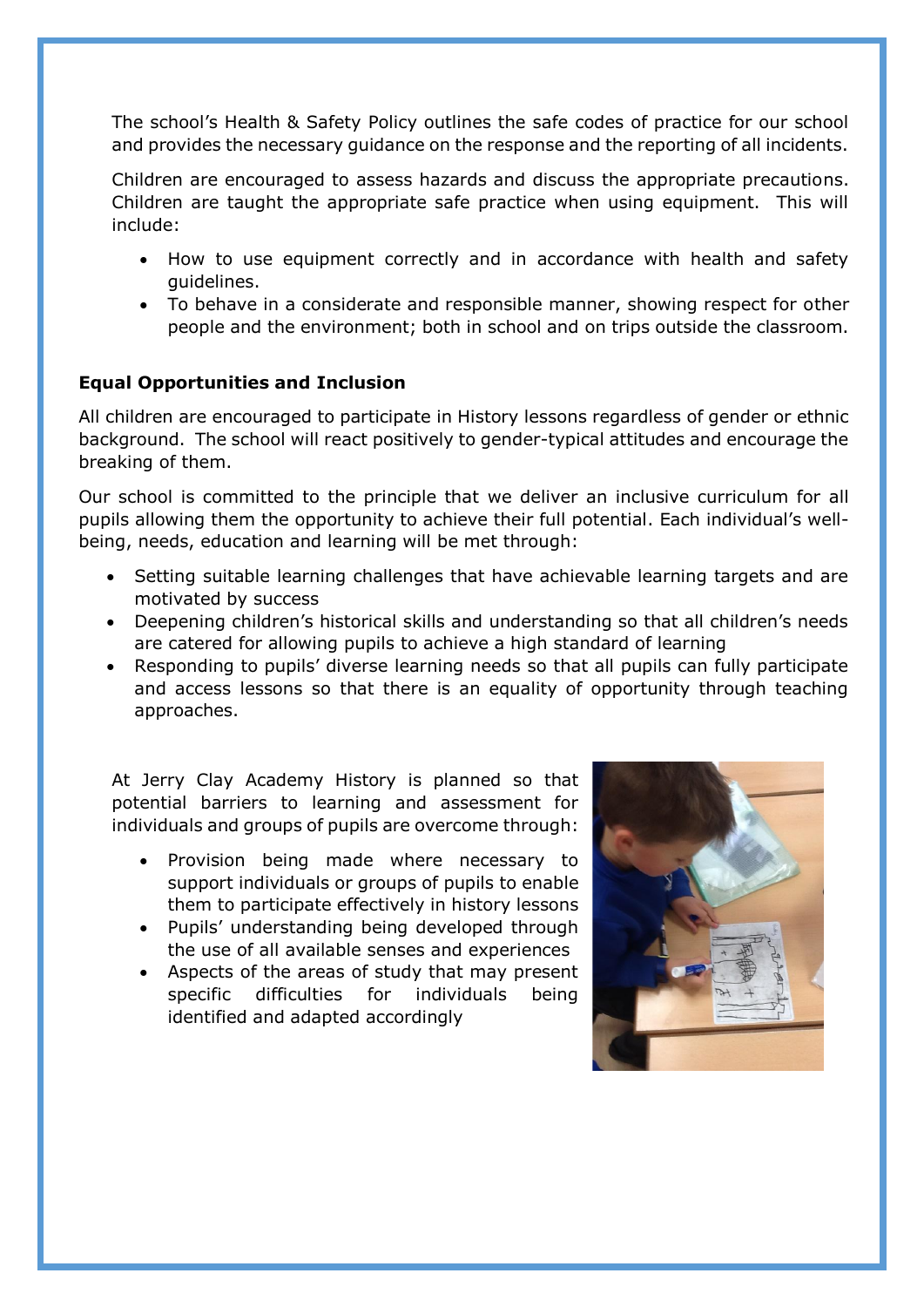#### **Equipment and Resources**

The History co-ordinator carries out an annual audit of the resources and re-orders any consumables when necessary. New resources can be purchased through negotiation between class teacher and coordinator, within the amount allocated in the annual budget.

All History resources are stored in labelled boxes in the classroom of the co-ordinator.



#### **Planning**

Class teachers are responsible for the planning and delivery of History lessons, in line with the National Curriculum (2014) Key Stage subject content for their own classes.

Long term planning is produced and saved on the staff shared area at the start of each year and is adapted where appropriate. Medium term planning is completed at the start of each term and displays History objectives being taught in a particular class, each week. This is then transferred into a teacher's short term plan; a smartboard which clearly states the Learning Objective, Success Criteria as well as key aspects being taught in the lesson.

#### Foundation Stage

We teach History in the Reception class as an integral part of the topic work covered during the year. These include:

• To develop a sense of time through events in stories and in children's own lives and their family relationships using appropriate vocabulary.

• To develop an awareness of time and change. Learning about seasons and life cycles through photographs and artefacts.

#### In Key Stage 1

• To develop an awareness of history and a sense of chronology through the study of the lives of people and events in the more distant past.

• To know where the people and events they study fit within a chronological framework.

• To understand the methods of historical enquiry through using a variety of sources to compare lives, past and present, and question events in the past.

In Key Stage 2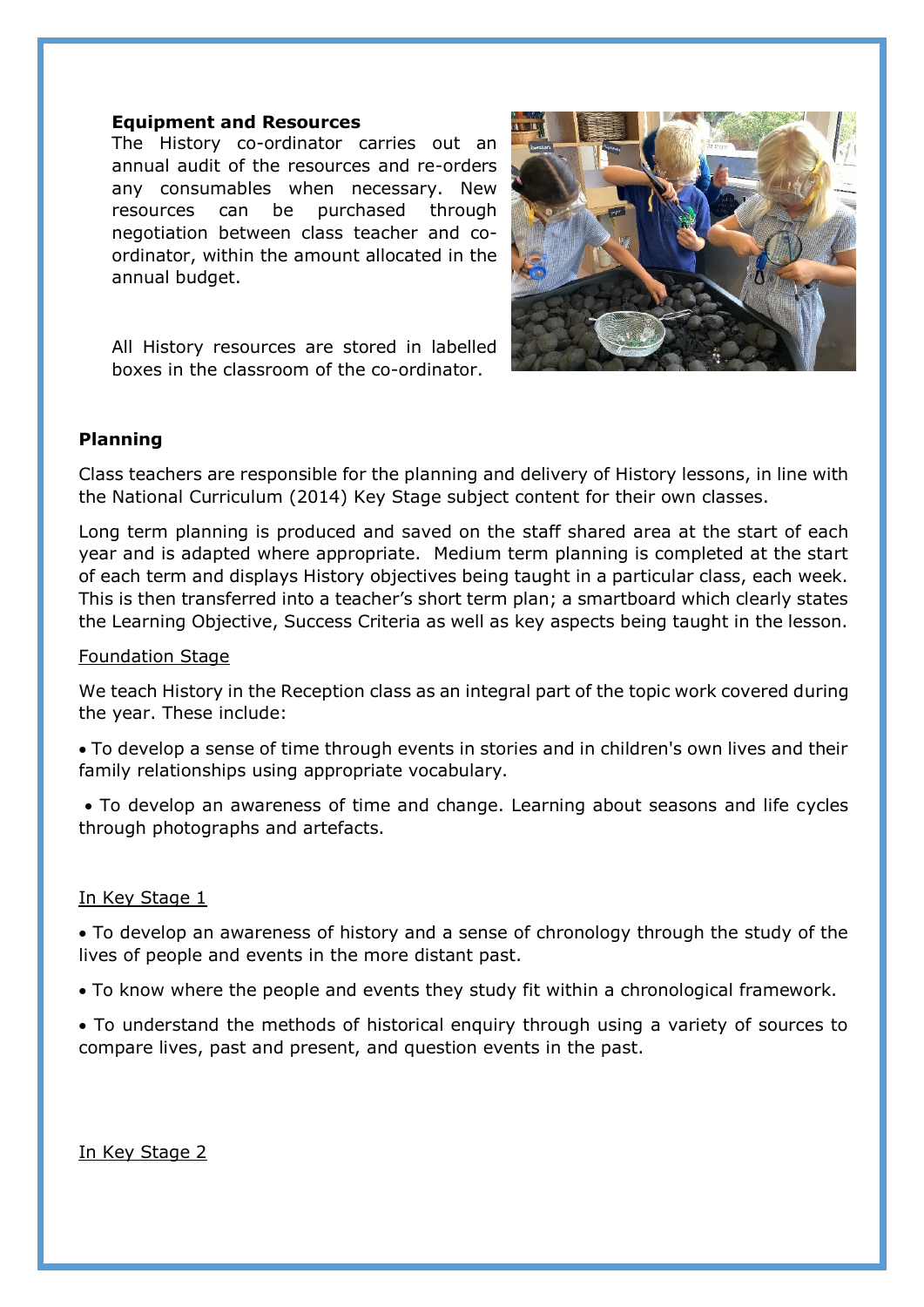- To extend the depth of historical enquiry and broaden the range of study.
- To be able to make connections and note contrasts and trends over time.

• To interpret and communicate historical knowledge in a variety of ways, through art and drama as well as the written word.

• To increase awareness of events, people and societies from the past, in order to gain a better understanding of the present.

• To ensure there is progression from Key Stage one through teaching and combination of in-depth and overview studies about British, local and world histories.

### **Impact**

The impact of what has been implemented is constantly reviewed by the subject coordinator and evidence is recorded in the subject leader file.

#### **Subject Leadership**

Through their monitoring of the subject, the subject leader should be confident in leading the subject and assisting staff when needed. The monitoring cycle should be rigorous in History and should allow the opportunity for staff to receive and act upon feedback given through staff meetings or staff training.

#### **Teaching**

Through implementing the key steps identified in the Action Plan, History should be heightened across the school and children should be confident in talking freely about the subject. Teachers should be confident in teaching History and should be teaching it regularly. With constantly being alert to any new resources available for successfully delivering our History curriculum, this will allow opportunities for teachers to use resources in lessons which develop children's understanding of both prior knowledge and new learning.



#### **Assessment**

Assessment is in line with the school's Policy. Assessment opportunities are included in the study of each unit of work. Assessments are based on the National Curriculum level descriptors.

Teachers will assess children's work in History throughout the year. There will be a strong focus on Assessment for Learning (AFL) and children will be encouraged to assess their own work where appropriate.

Assessment can be carried out informally during the course of teaching. It enables the teacher to identify a child's understanding and progress in particular aspects, to inform their immediate teaching and to plan for their coming lessons. Likewise, assessments of children's work are carried out after the lesson where the teacher marks a child's work,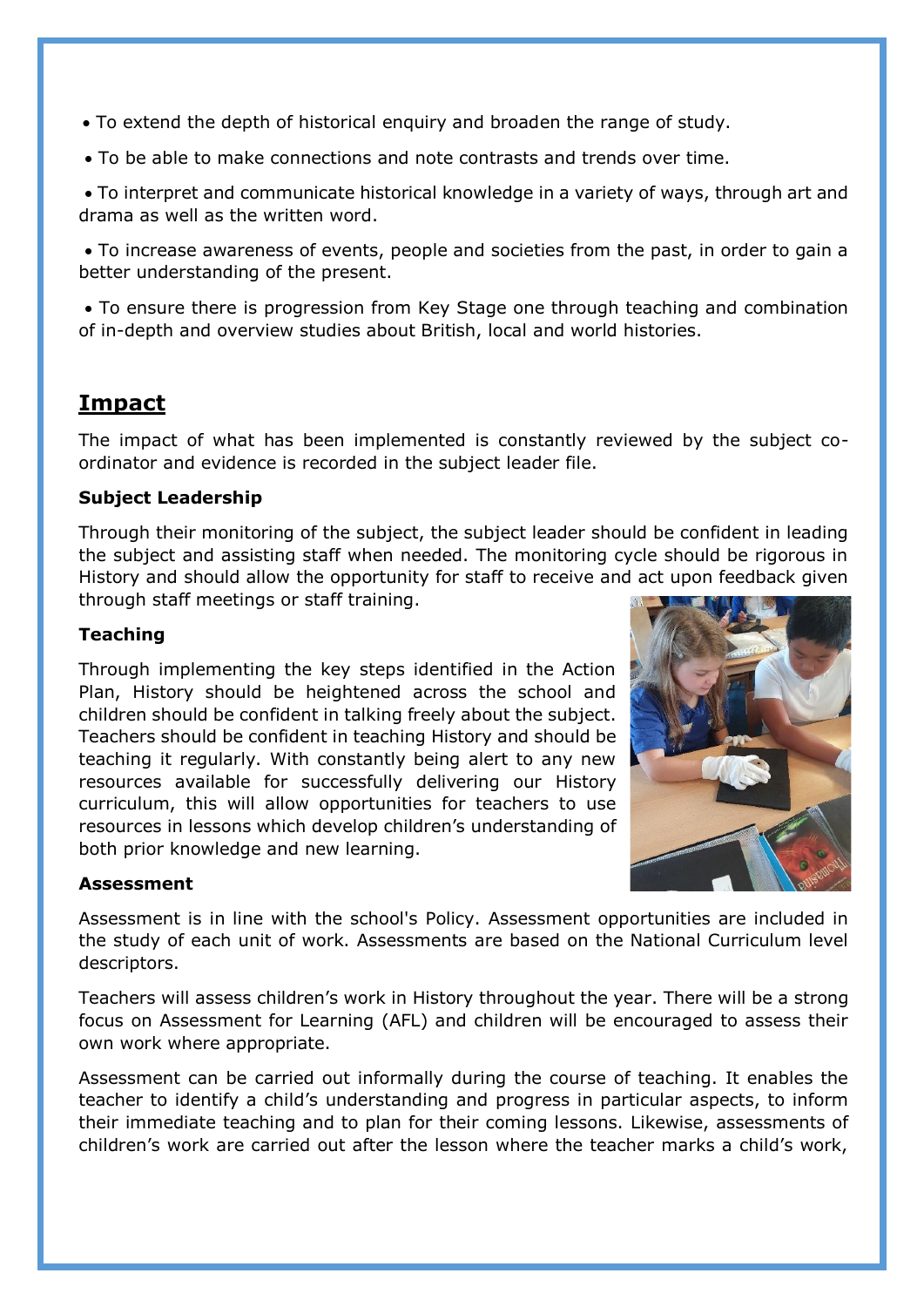using the school's marking policy. Work can be followed up during 'Strive Time' in the next History lesson.

Teachers will use the relevant History Assessment pro-forma for their particular year group *(See below)* to ensure that the subject content is covered throughout the course of the year.

Parents are informed of the pupil's progress during parents meetings and in end of year reports.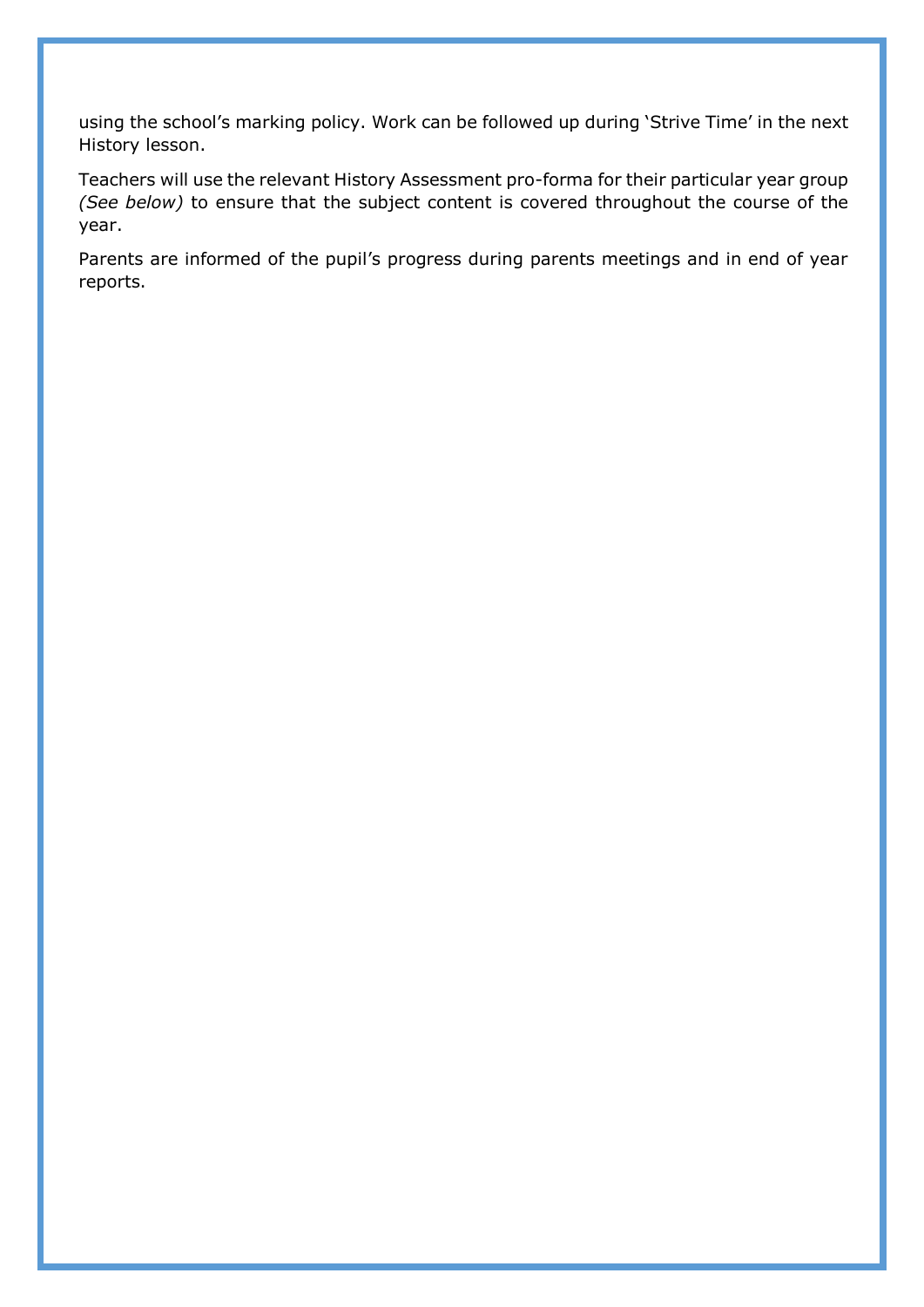